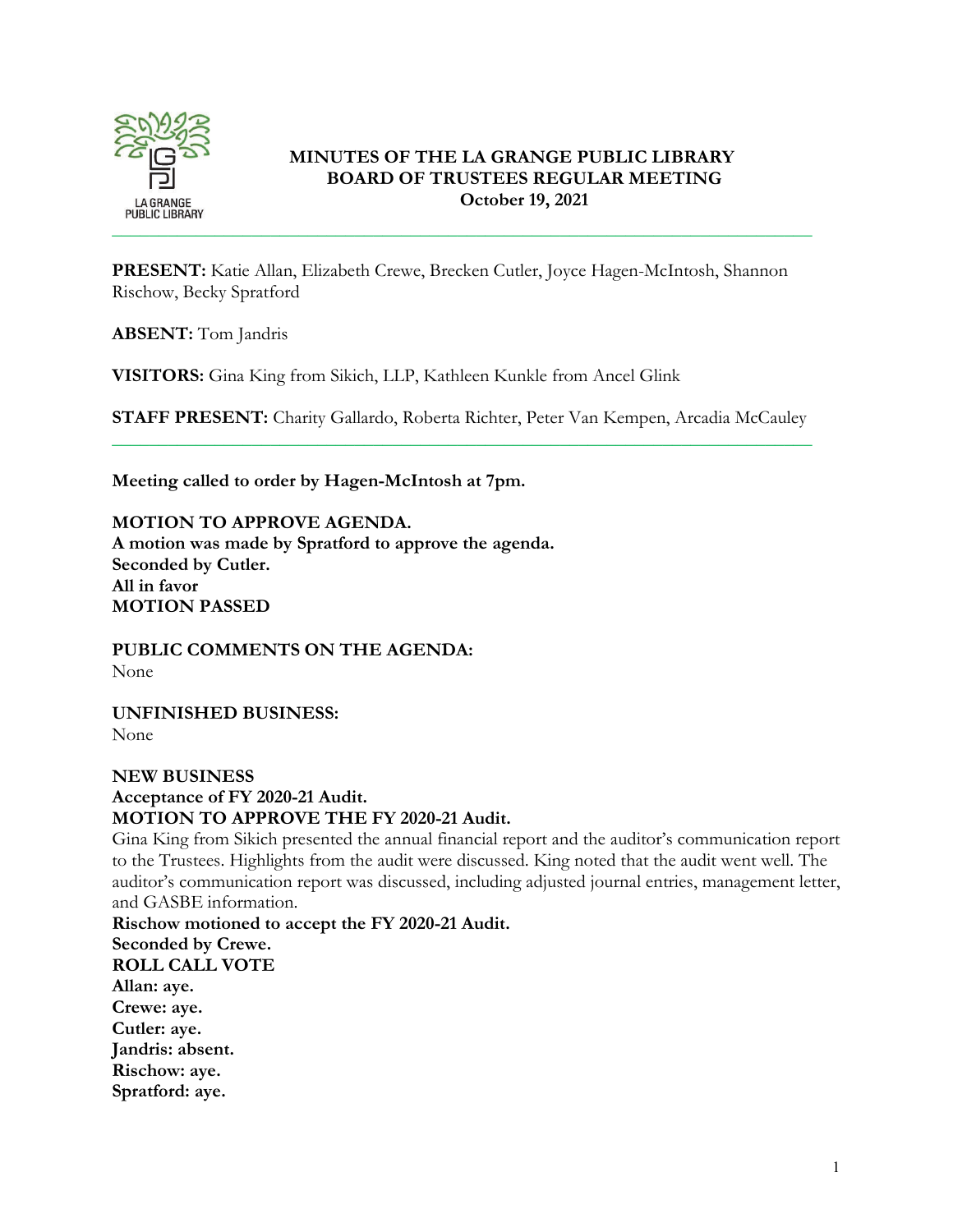### **Hagen-McIntosh: aye. MOTION PASSED**

# **2022 Regular Board Meeting Days**

The Trustees discussed changing the board meeting schedule to the fourth Tuesday of the month to allow staff more time to create reports and gather statistics, and for outside vendors to be able to attend meetings which they currently cannot attend due to conflicts. Gallardo will make the discussed revisions and include the information in the November Board packet.

**Serving Our Public Standards for Illinois Public Libraries: Chapter 9-11 Review**: The Trustees reviewed and discussed the materials.

### **Committee Reports**

**Finance & Advocacy:** Rischow would like to set up a committee meeting prior to the November Regular Board Meeting.

**FOL Liaison:** McCauley spoke about the FOL annual meeting, which was successful. The current Board members were reelected. The group will be meeting again in December.

**RAILS/ILA Liaison:** The ILA (Illinois Library Association) Conference happened last week. Trustees who attended spoke about the conference. The RAILS (Reaching Across Illinois Library System) Board will be meeting on Friday. They are continuing working on their strategic plan and hosting town hall meetings that Library Trustees are welcome to attend. RAILS won an award for resource sharing.

**Policies & Services:** Allan would like to set up a committee meeting and will discuss with Gallardo regarding scheduling.

**Village Liaison:** The Village Board approved a new Director of Public Works, Richard Colby. There is much discussion at the Village regarding the La Grange Theater being purchased by Classic Cinemas.

**Executive Director's Report:** Gallardo extended her thanks to the Administration Team for their work while she was on leave. McCauley confirmed the grant funds were appropriated for the Library by Representative Ford. Richter resigned to take a position with Green Hills Public Library District; her last day will be November 11. There was a request to donate a watercolor of the original Library building from the family of Elizabeth A. Mueller, a former librarian at the Library along with a doorknob from the old Library building. Gallardo was elected to the SWAN board and will be attending her first meeting this month.

# **MOTION TO APPROVE THE OMNIBUS AGENDA**

**Hagen-McIntosh moved to remove the Library Board Meeting Dates document from the Omnibus Agenda. Seconded by Spratford. All in favor.** 

**Hagen-McIntosh motioned to approve the Omnibus Agenda including the Minutes of Regular Board Meeting on September 21, 2021, the Operating Warrant, October 19, 2021,**